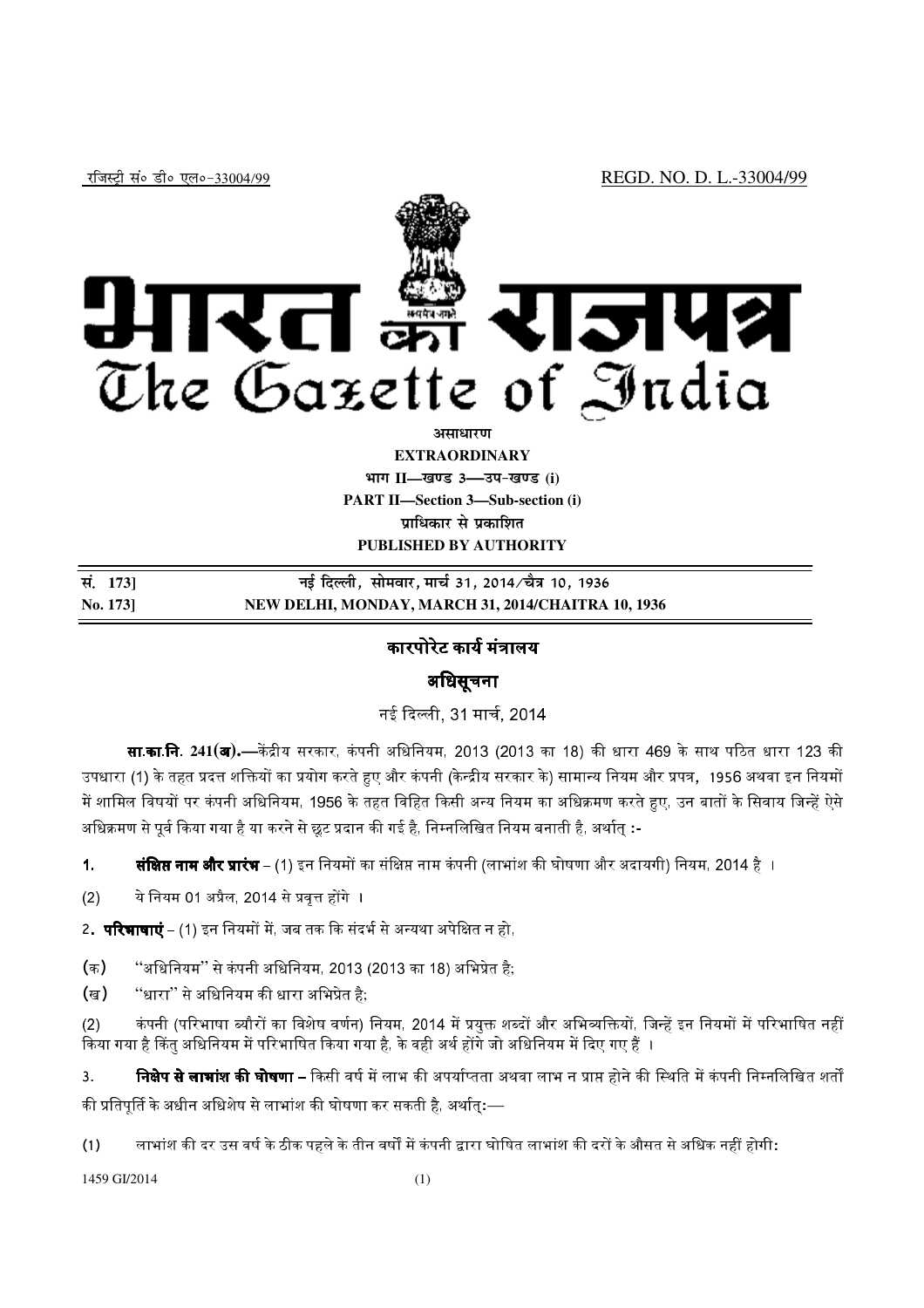परंत यह उप-नियम उस कंपनी पर लाग नहीं होगा जिसने पिछले तीन वित्त वर्षों में से किसी वित्त वर्ष में किसी लाभांश की घोषणा नहीं की है।

(2) ऐसे जमा लाभों से आहरित की जाने वाली कुल राशि अद्यतन लेखापरीक्षित वित्तीय विवरण में दर्शायी गई कंपनी की प्रदत्त शेयरपूंजी और मक्त निक्षेप के योग के दसवें भाग से अधिक नहीं होगी ⊣

(3) दस प्रकार, आहरित राशि का प्रयोग प्रत्येक शेयर के संबंध में किसी लाभांश की घोषणा से पहले उस वित्त वर्ष में हुई हानि की प्रतिपूर्ति के लिए किया जाएगा जिसके लिए लाभांश की घोषणा की गई है ।

(4) इस प्रकार आहरण के पश्चात् निक्षेप का शेष अद्यतन लेखापरीक्षित वित्तीय विवरण में दर्शायी गई कंपनी की प्रदत्त शेयरपूंजी के पंद्रह प्रतिशत से कम नहीं होगा ।

(5) कोई भी कंपनी तब तक लाभांश की घोषणा नहीं करेगी जब तक कि पिछले वर्ष में प्रावधान नहीं की गई पिछली हानियों और

अवमूल्यन का वर्तमान वर्ष के लिए कंपनी के लाभ से निपटान नहीं कर दिया जाता और पिछले वर्ष में हानि अथवा अवमूल्यन, जो भी कम हो,

का निपटान उस वर्ष के कंपनी के लाभ से नहीं कर दिया जाता है जिसके लाभांश की घोषणा अथवा अदायगी की गई है ।

[फा. सं. 1/31/2013-सीएल.V]

.<br>रेणका कमार,संयक्त सचिव

# **MINISTRY OF CORPORATE AFFAIRS**

#### **NOTIFICATION**

New Delhi, the 31<sup>st</sup> March, 2014

**G.S.R.241(E).—** In exercise of the powers conferred under sub-section (1) of section 123 read with section 469 of the Companies Act, 2013 (18 of 2013) and in supersession of the Companies ( Central Government's) General Rules and Forms, 1956 and other Rules prescribed under the Companies Act, 1956 on matters covered under these rules, except as respects things done or omitted to be done before such suppression, the Central Government hereby makes the following rules, namely:—

**1. Short title and commencement.-**(1) These rules may be called the Companies (Declaration and Payment of Dividend) Rules, 2014.

(2) They shall come into force on the  $1<sup>st</sup>$  day of April, 2014.

**2. Definitions.-**(1) In these rules, unless the context otherwise requires, —

(a) "Act" means the Companies Act, 2013;

(b) "section" means section of the Act.

(2) Words and expressions used in these rules but not defined and defined in the Act or in the Companies (Specification of Definitions Details) Rules, 2014, shall have the same meanings respectively assigned to them in the Act or in the said Rules.

**3. Declaration of dividend out of reserves.-** In the event of inadequacy or absence of profits in any year, a company may declare dividend out of free reserves subject to the fulfillment of the following conditions, namely:—

(1) The rate of dividend declared shall not exceed the average of the rates at which dividend was declared by it in the three years immediately preceding that year:

Provided that this sub-rule shall not apply to a company, which has not declared any dividend in each of the three preceding financial year.

(2) The total amount to be drawn from such accumulated profits shall not exceed one-tenth of the sum of its paid-up share capital and free reserves as appearing in the latest audited financial statement.